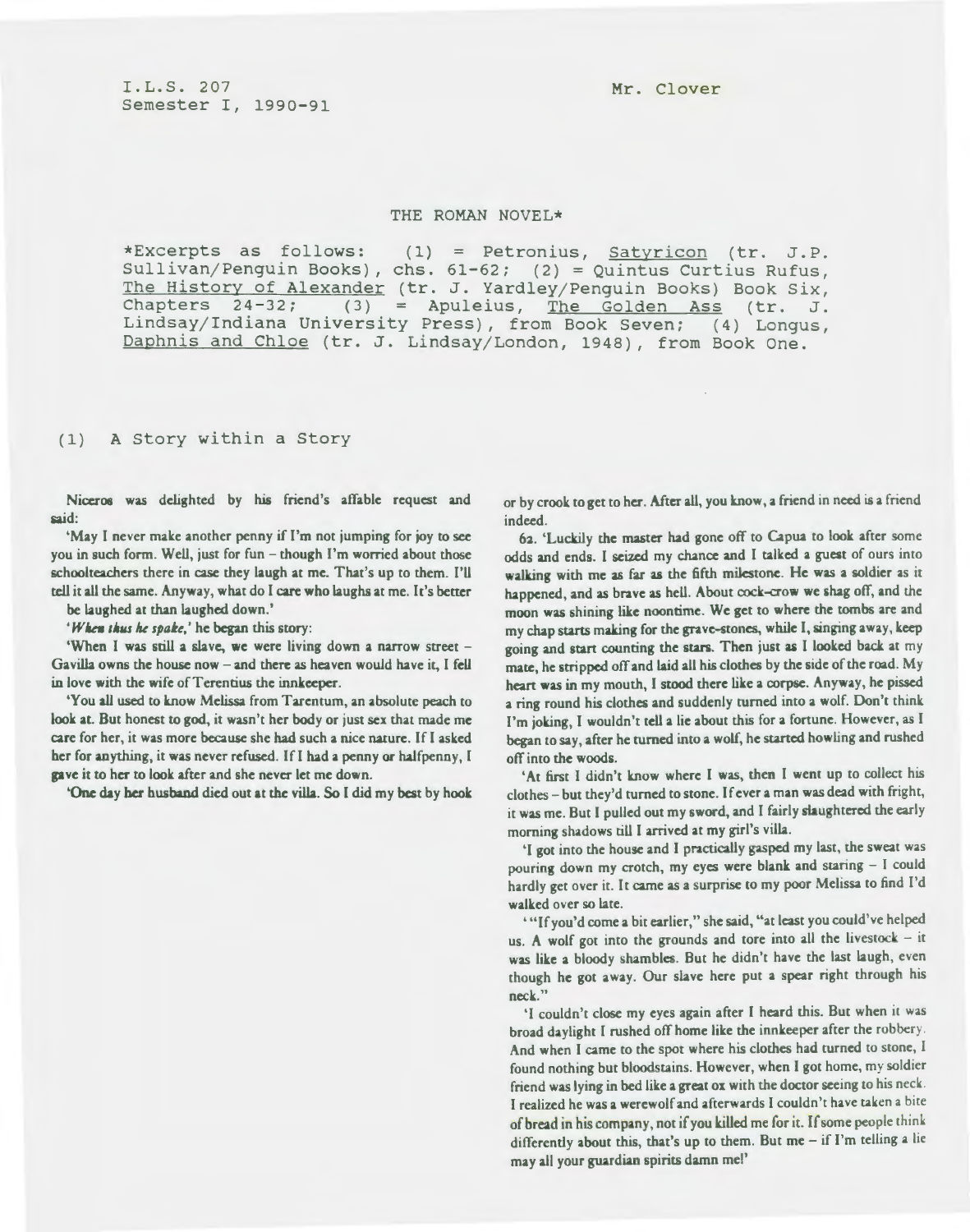[24] On the border of Hyrcania, as was observed above, lived a tribe of Amazons. They inhabited the plains of Themiscyra in the area of the river Thermodon, [25] and their queen. Thalestris, held sway over all those between the Caucasus and the river Phasis. Passionately eager to meet Alexander, she journeyed from her realm and when she was not far off she sent messengers ahead to announce that a queen had come who was longing to see him and make his acquaintance. [26] Granted an immediate audience, she ordered her company to halt while she went forward attended by 300 women; as soon as she caught sight of the king she leaped unaided from her

horse, carrying two spears in her right hand. [27] The dress of Amazonot entirely cover the body: the left side is bare to the breast but citized beyond that, while the skirt of the garment, which is gathered into a knot. stops above the knee. [28] One breast is kept whole for feeding children of female sex and the right is cauterized to facilitate bending the bow and handling weapons.

[29] Thalestris looked at the king, no sign of fear on her face. Her eves surveyed a physique that in no way matched his illustrious record - for all barbarians have respect for physical presence, believing that only those on whom nature has thought fit to confer extraordinary appearance are capable of great achievements. [30] When asked if she had a request to make she unhesitatingly declared that she had come in order to share children with the king, since she was a fitting person on whom to beget heirs for his empire. A child of the female sex she would keep, she said, but a male she would give to his father. [31] Alexander asked if Thalestris wished to accompany him on his campaigns, but she declined on the grounds that she had left her kingdom unprotected, and she kept asking him not to let her leave disappointed in her hopes,  $\lceil 32 \rceil$  The woman's enthusiasm for sex was keener than Alexander's and she pressed him to stop there a few days. Thirteen days were devoted to serving her passion, after which Thalestris headed for her kingdom and Alexander for Parthiene.<sup>32</sup>

## A Bandit's Life  $(3)$

The whole company applauded this speech, and they passed a resolution to accept the new man as a thoroughly satisfactory recruit and to canvass the countryside for further additions to their depleted ranks. The newcomer left the cave and returned in a few minutes, ushering-in a sturdy young fellow who came fully up to specifications: for there was no other man present worthy of comparison with him. Besides his mighty thens he was a whole head taller than all the others; and vet the down was only beginning to spread across his cheeks. He was poorly clad with patched odds and ends of cloth strung anyhow together. through which his broad breast and brawny belly seemed bursting.

Such was the man that strode in. 'Hallo,' he said, 'vassals of the warrior-god Mais and henceforward my trusty fellow-

campaigners. Welcome merrily a merry lad - a dare-devithat takes a stab in the body as cheerfully as a gold-coin in his hand, and laughs at bugbear death. Don't think that I'm a beggarly crawling fellow: and don't estimate my merits from my rags. Once I was captain of a valiant band that devastated Macedonia from one end to the other. I am that famous freehooter Haemus the Thracian, whose name is enough to overawe a whole province. Theron was my futher, who in his time was also a robber of renown. I was nourished on human blood and reared among the choicest groups of the profession, the heir and rival of my father's power. But I lost in a short time the whole of that numerous and valiant band and all its magazines. For I made an attack, frowned at by Mars, upon a high functionary of Caesar's who had fallen on evil days. But I'd better start at the beginning or I'll muddle the tale.